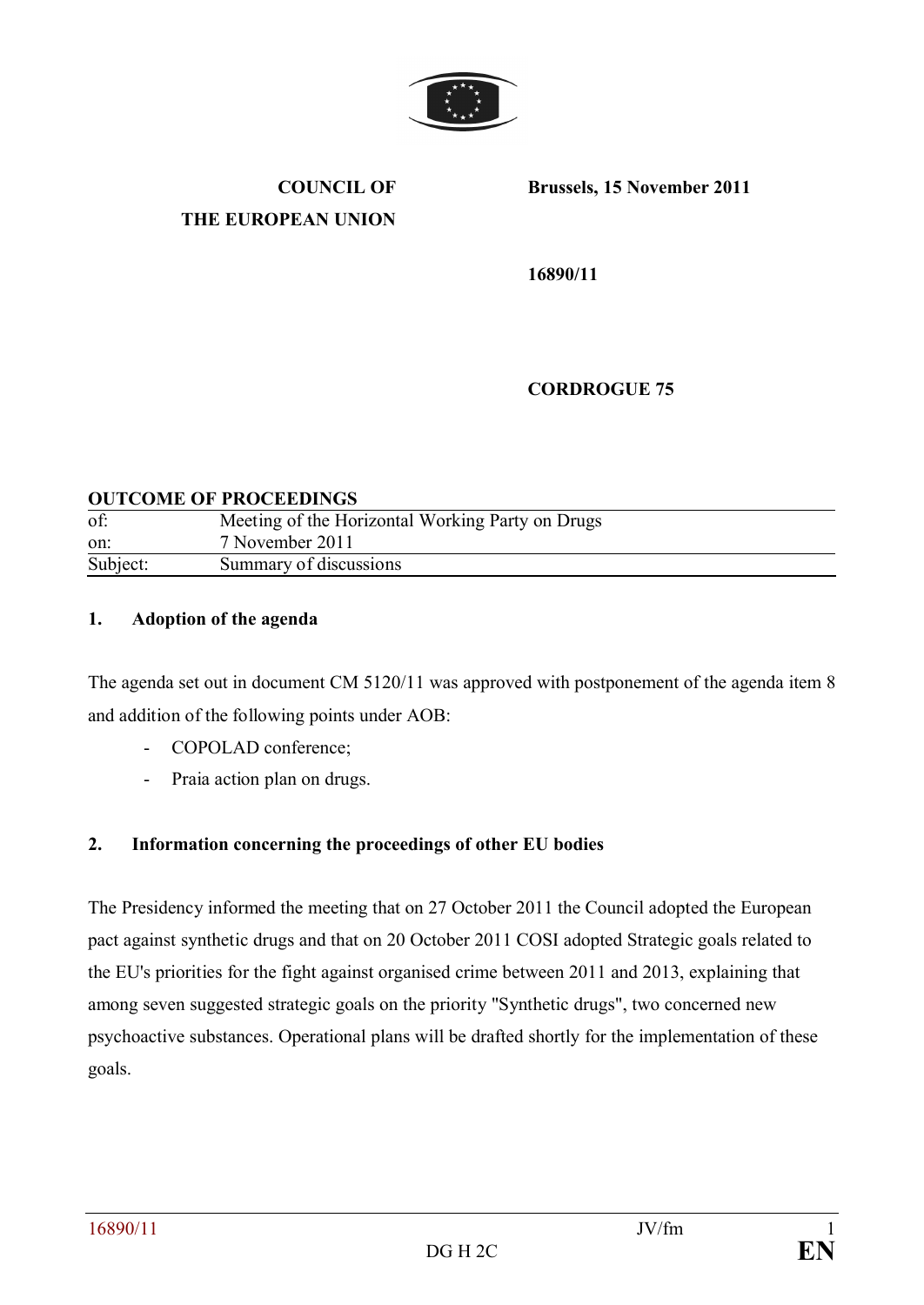### **3. Commission Communication "Towards a stronger European response to drugs"**

A representative of the COM presented the above-mentioned communication, contained in doc. 15983/11 JAI 769 CORDROGUE 70 SAN 211, which summarises the current drug related threats and enumerates the legislative and other initiatives to be taken by the COM in the forthcoming years. In reply to a remark from one delegation that there was only a small number of initiatives concerning drug prevention, the speaker reminded that drug demand reduction fell within the Member State competence, therefore the Communication enumerated only these actions where the EU had competence. She also noted that all legislative proposals were accompanied by impact assessments. The meeting was informed that a public consultation on the Communication was launched on the website

http://ec.europa.eu/justice/newsroom/anti-drugs/opinion/111027\_en.htm

the contributions to which could be provided by the end of January 2012. Delegations were asked to inform the stakeholders about this initiative.

The representative of the COM also noted that a debate was launched with the incoming DK Presidency on the procedure of drafting the new EU drugs strategy and action plan and that it would be a Presidency's decision on how to proceed.

## **4. Council conclusions on new psychoactive substances**

The Presidency presented the above-mentioned draft Council conclusions contained in doc. 16120/11 CORDROGUE 71 SAN 215 explaining that the Presidency's goal was to propose a number of measures to deal with new psychoactive substances efficiently rather than to point out one solution. A possibility to set a European wide definition for these substances was deliberated noting the current "legal highs" term had misleading positive connotations. However, a fear was expressed that it would be difficult to find a term which could be adequately translated into all EU languages and that the search for a common definition could slow down the general agreement on the new mechanism. Several delegations noted that the text should be more affirmative, emphasising the achievements of the current system. Some delegations also suggested replacing the term "ban" with "temporary restriction for the period of risk assessment" when talking about new substances entering in the market.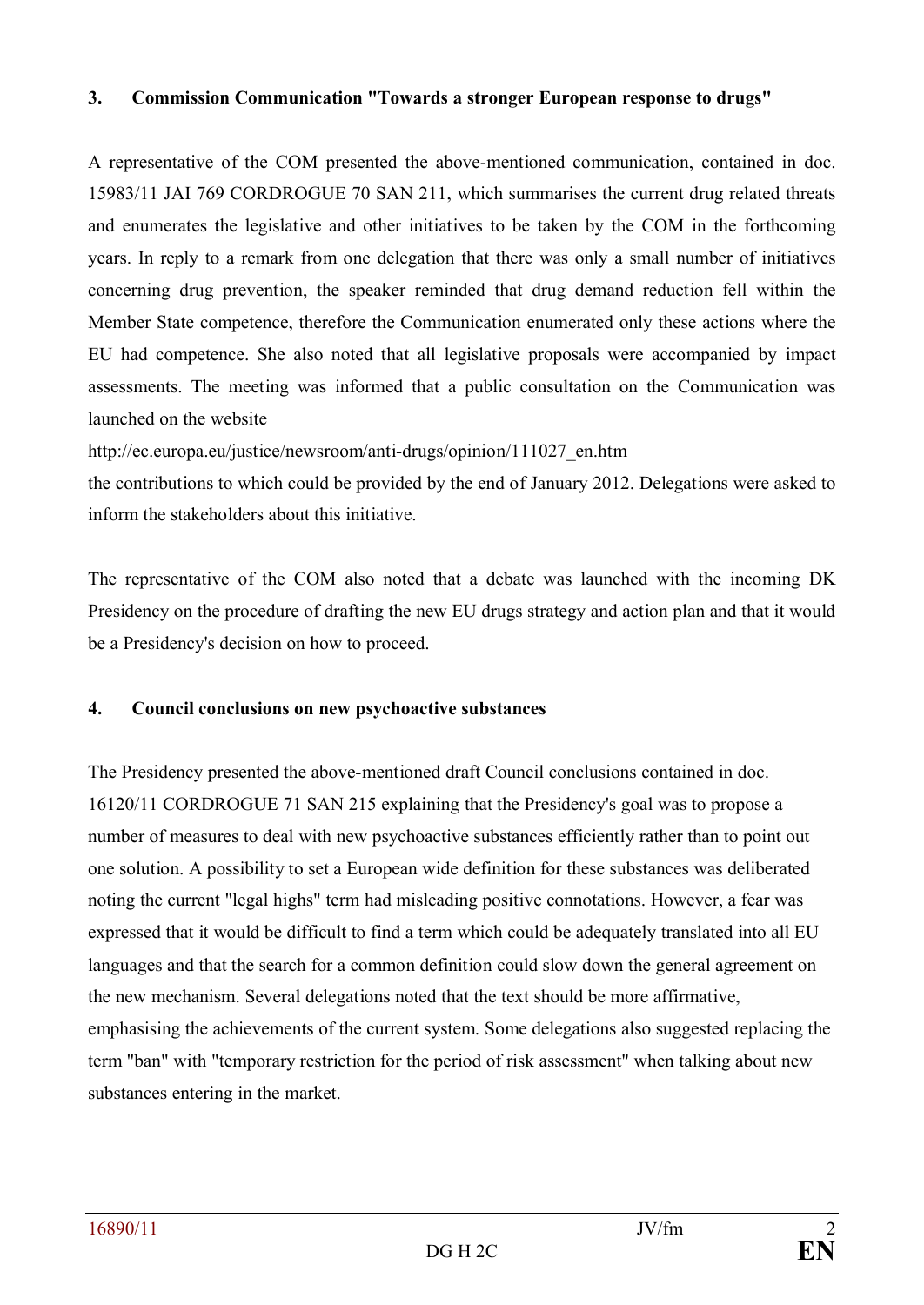The delegations were invited to propose further changes to the document by 17 November 2011 at the latest. FR and NL delegations entered general scrutiny reservations on the document.

# **5. Council conclusions on the Road map of cooperation between the EU and Eastern Europe**

The Presidency reported on the EU-Eastern Europe conference "Combating drug crimes" held on 26-27 October 2011 in Warsaw saying that synthetic drugs posed a serious threat in Eastern Europe and that other shared problems were drug transit through Eastern Europe and transit of precursors. He also noted that due to big differences in drug demand reduction in the EU and Eastern Europe, much action should be taken in this field. The Chair informed the meeting that during the conference recommendations were drawn in the field of supply reduction of synthetic drugs and new psychoactive substances, promotion of international cooperation (with a special emphasis on Eastern European countries) and research and monitoring of drug markets.

These recommendations were also used for drafting the above-mentioned draft Council conclusions, contained in doc. 16123/11 CORDROGUE 72 COEST 382. The speaker presented the main provisions of the draft document and the delegations were invited to provide general comments on the text. Some delegations called for more balanced Council conclusions, as they mostly covered the drug supply reduction side. One delegation questioned if the recommendation to organise information campaigns on drugs should not be deleted from the text as its efficiency could be questioned and the Presidency explained that such a request came from the participants of the conference. The representative of the EEAS proposed including provisions on implementation of these recommendations to the document and also asking related Council working groups to examine the document. It was agreed to enumerate the tasks for EMCDDA and Europe in a separate paragraph. A deadline of 17 November 2011 was given to the delegations for proposing further changes to the document.

## **6. National Drug Coordinators' Meeting**

The Presidency presented the forthcoming National Drug Coordinators' meeting to be held on 21-22 November 2011 in Poznan informing the delegations that the main topic of the meeting would be the future of drugs and drug addiction in the EU.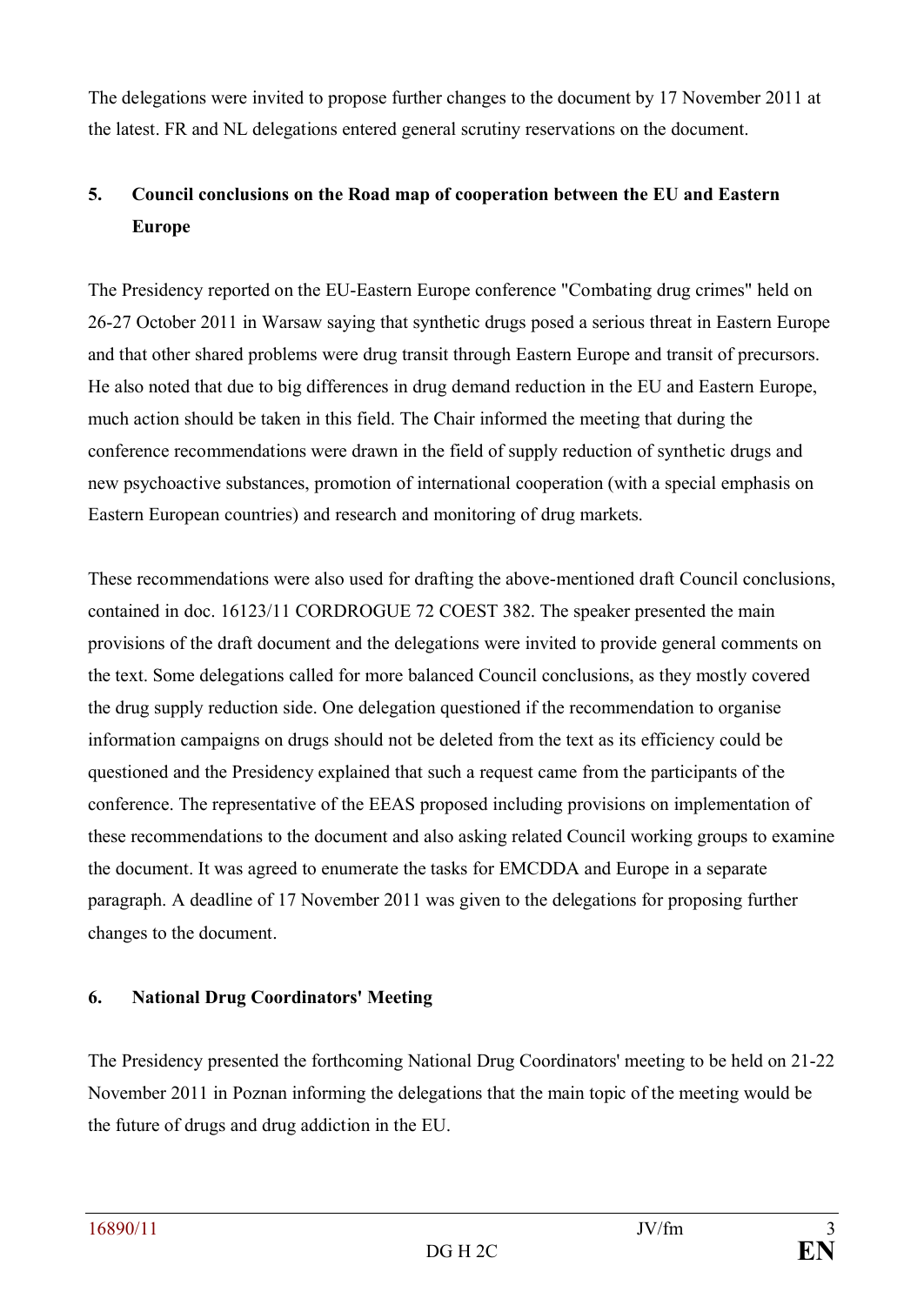## **7. Summary of the meeting of the liaison officers accredited in Moscow**

The Presidency reported on the above-mentioned meeting held on 12 October 2011 in Moscow which adopted a number of recommendations, including on a need

- to further enhance regional cooperation,
- to step up the degree of operational cooperation by making better use of liaison officers who should meet on a regular basis and not twice a year,
- to guarantee better coordination and exchange of information regarding new ways of drug smuggling and
- to secure a good level of training in fighting against the trade in precursors and synthetic drugs as these issues were not covered under the usual police training.

### **8. Political dialogues on drugs – state of play and the way ahead: discussion**

The Presidency presented the above-mentioned paper, contained in doc. DS 1665/11, aiming to sum up the experience of organising such meetings and to provide some guidelines for the future Presidencies. It was emphasised that these dialogues were expert meetings. Most delegations agreed on the usefulness of introducing thematic debates to these meetings, saying that they should reflect the interest of both sides, be practical and evidence-based, but did not agree that meetings should be held only in English. The need to ensure the continuity of meetings was emphasised, suggesting that several Presidencies could be involved in the process of organising these dialogues and not only the current Presidency. Some delegations stressed the importance of having a clear objective for such meetings before organising them. The representative of the COM also proposed linking more the discussions in the meetings with the EU financial instruments, structuring relations with relevant countries.

One delegation noted that the importance of the participation of the EMCDDA and Europol in the meetings should be emphasised in the document and also suggested tasking the SGC with keeping an up-to-date and complete file of dialogues on drugs. Another delegation reminded that in the past there were meetings organised with the Andean community every year and questioned why this practice was no longer continued. In reply to a remark from one delegation that the recommendations contained in the document should not be of binding nature, the Presidency assured that the Presidency did not have any intention to adopt a binding document.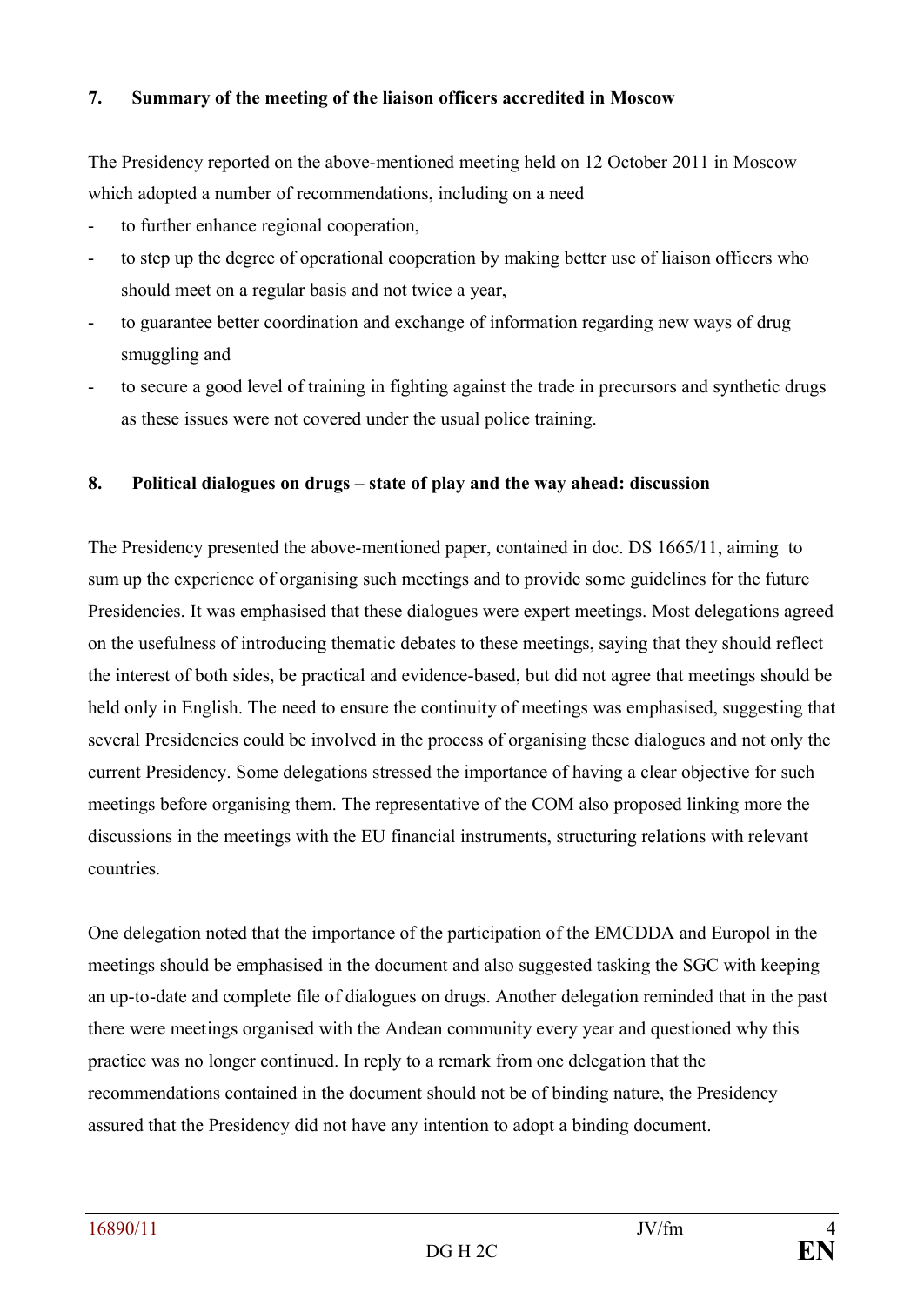The representative of the EEAS questioned the legal basis for such meetings after the coming into force of the Lisbon treaty noting that these meetings should stay within the HDG and should continue to be technical and not political meetings.

The Presidency promised to consult with the Legal service of the Council on that.

The Presidency informed the meeting that this document would also be discussed in the JAIEX meeting on 2 December 2011 and asked the delegations to send their written comments on the document by 25 November 2011 at the latest.

## **9. Preparation for the dialogue on drugs with the US**

The Presidency presented the agenda of the forthcoming EU- US dialogue on drugs to be held on 8 November 2011, contained in doc. CM 5088/11, and mentioned the possibility of introducing thematic debates to these meetings. The Chair also expressed a wish to engage more in coordination of activities rather than a mutual exchange of information on activities.

## **10. Preparation for the dialogue on drugs with the Russian Federation**

The Presidency presented the agenda of the forthcoming EU-Russia dialogue on drugs to be held on 9 November 2011, contained in doc. CM 4866/11. A representative of the COM reminded about the questions received from the Russian delegation concerning rehabilitation and about the Russian intention to organise study visits to the Member States rehabilitation centres as well as a TAIEX supported workshop on rehabilitation. The Presidency emphasised the importance of these initiatives and the EMCDDA welcomed the Russian interest in rehabilitation and noted that these issues should also be addressed in the future meetings.

## **11. Responses to the Bolivian withdrawal from the 1961 UN Single Convention on Narcotic Drugs**

The Presidency reminded the delegations about Bolivia's intention for possible re-accession to the 1961 UN Single Convention on Narcotic Drugs but with a reservation and asked delegations if it would be feasible to prepare a coordinated EU position on this subject to be presented at the forthcoming EU-US meeting to be held on 8 November 2011.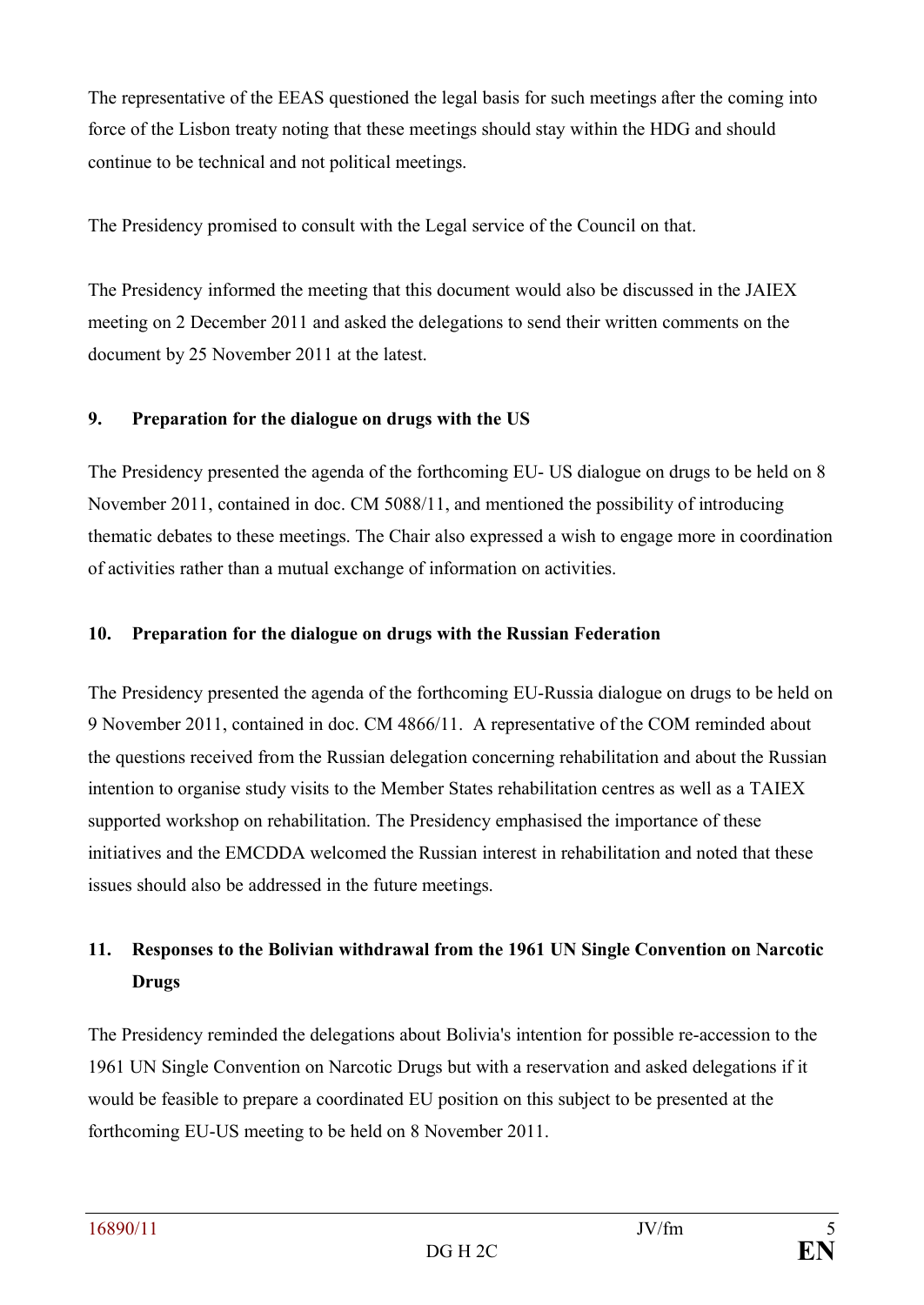Most delegations expressed their concerns about the situation and explained that they were still examining how to react, however, they doubted about a possibility to come up with a coordinated position. It was agreed to request the UN legal service to explain the legal provisions concerning Bolivia's intention.

The representative of the EEAS informed the meeting that the EU was moving towards a broader approach in Bolivia to support their antidrug policy. She pointed out that a recent UNODC report on coca crops in Bolivia indicated a 0,3 percent increase in cultivation and that by the end of the year the UNODC representative might leave Bolivia as it happened in 2009 because of the lack of funds. Therefore she encouraged Member States to examine the opportunity to support the presence of the UNODC in Bolivia.

The delegations were informed that the publication of the coca leaf study had been delayed and that although the EU provided funding for completing the study, it was the task of Bolivian government to publish this study. Some delegations expressed their disapproval with such a situation.

# **12. Drug experts' seminar "Regional cooperation as effective tool in combating of drug crime"**

The Presidency presented the above mentioned seminar to be organised on 15-16 November 2011 in Legionowo aiming at improving cooperation in fighting drug related crime, to which Europol representatives, liaison officers accredited in Poland and Polish officers accredited abroad were invited to participate.

## **13. AOB**

## - *COPOLAD conference*

The ES delegation reported on the COPOLAD conference on synthetic drugs in Latin America held on 1-4 November 2011 in Cartagena de India, Colombia, in which participants from Latin American countries, EU Member States, international and EU bodies participated.